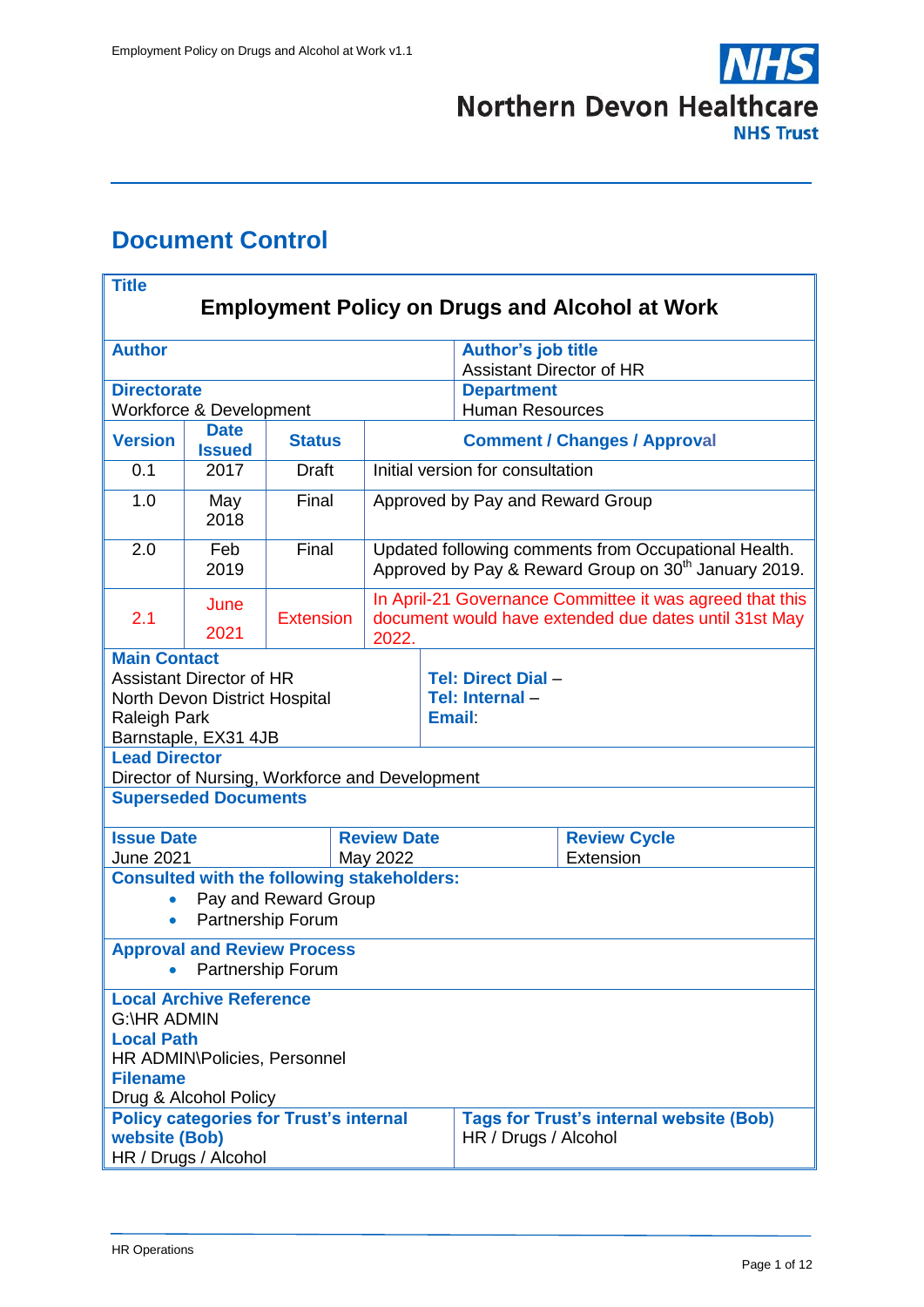

### **CONTENTS**

<span id="page-1-0"></span>

| 1.  |                                                                                                     |    |
|-----|-----------------------------------------------------------------------------------------------------|----|
| 2.  |                                                                                                     |    |
| 3.  |                                                                                                     |    |
| 4.  |                                                                                                     |    |
|     |                                                                                                     |    |
|     |                                                                                                     |    |
|     |                                                                                                     |    |
|     |                                                                                                     |    |
|     |                                                                                                     |    |
| 5.  |                                                                                                     |    |
| 6.  |                                                                                                     |    |
| 7.  |                                                                                                     |    |
| 8.  |                                                                                                     |    |
| 9.  |                                                                                                     |    |
| 10. |                                                                                                     |    |
|     |                                                                                                     |    |
|     | Appendix A - Indications of Alcohol and Drug Related Problems 10                                    |    |
|     | Appendix B - Guidelines for Managers Dealing with Staff Alcohol and Drug Related<br><b>Problems</b> | 11 |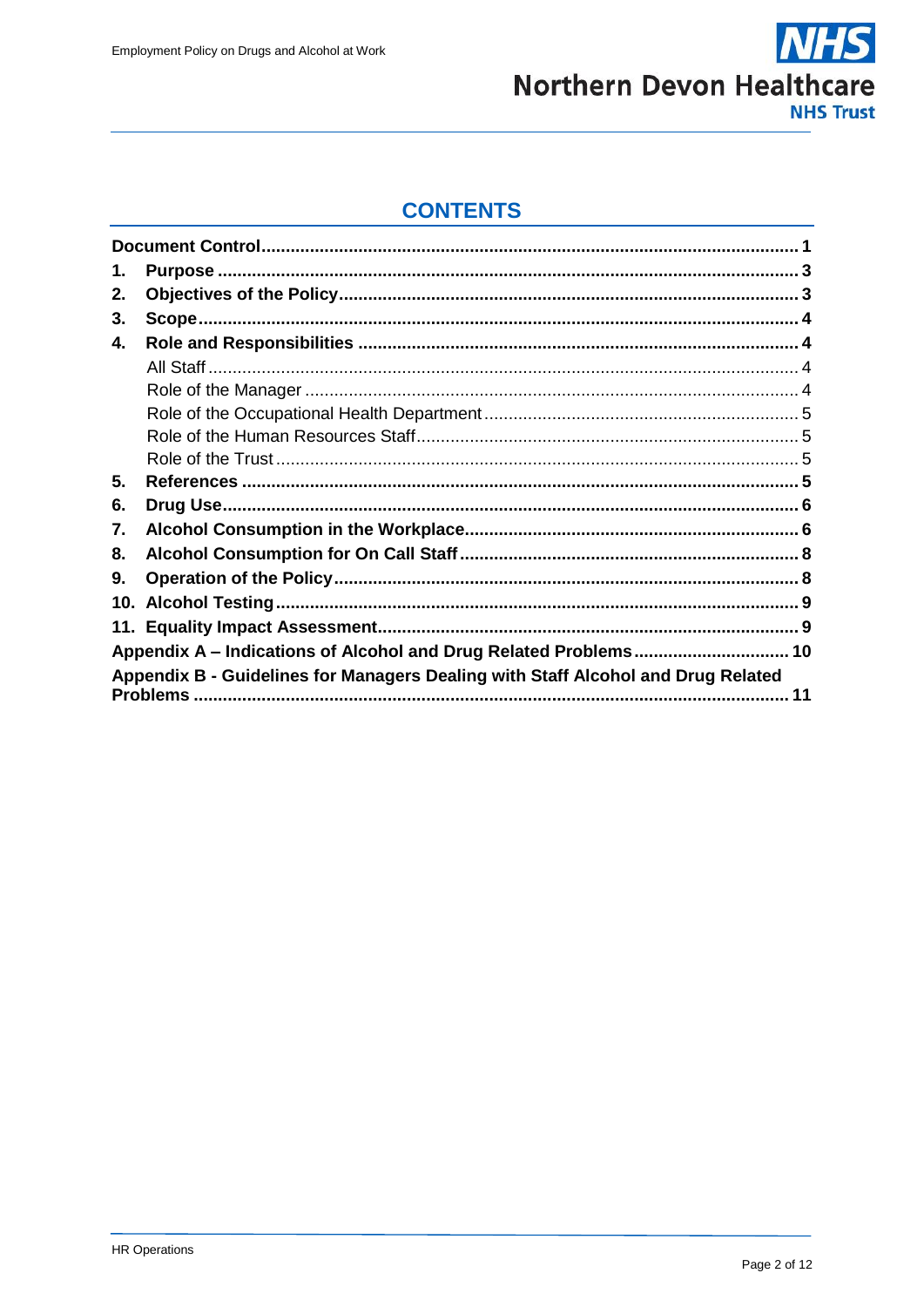

### **1. Purpose**

- **1.1.** To encourage employees with substance misuse or alcohol problems to seek help and accept counselling or treatment at the earliest possible stage (early identification means a better chance of successful treatment)
- **1.2.** To emphasise, amongst all levels of staff that specific instances of alcohol and / or substance misuse may still be a disciplinary matter where staff behave in a manner contrary to standards of safety and conduct. Depending on the seriousness of the circumstances, it may be regarded as gross misconduct.
- **1.3.** The Trust and all staff have a responsibility to work and support a healthy and safe working environment. This includes doing everything reasonably possible to resolve alcohol and drug related problems known within the work place.
- **1.4.** Staff have a duty of care to patients and clients as well as to colleagues and this duty cannot be fully discharged if alcohol and drugs problems exist.
- **1.5.** Staff are reminded that the use of and the supplying to others of illegal substances are criminal offences and may result in the involvement of the Police.
- **1.6.** Staff are reminded that the misuse of legally prescribed drugs or the supplying of such medication to other staff may constitute a disciplinary offence.

# <span id="page-2-0"></span>**2. Objectives of the Policy**

- **2.1.** To state clearly the standard adopted by the Trust regarding alcohol consumption and drug use and their implications within the workplace.
- **2.2.** To prevent accidents and impaired performance at work which may be alcohol or drug related.
- **2.3.** To actively promote awareness and understanding of the effects of alcohol and drug related problems within the workplace, and to emphasise the potential dangers of such misuse for both the individuals' health and work performance.
- **2.4.** To provide a framework for dealing with alcohol and drug related problems. To clarify the managers' role in managing problems associated with staff abuse of alcohol or drugs and to ensure all those involved have access to support.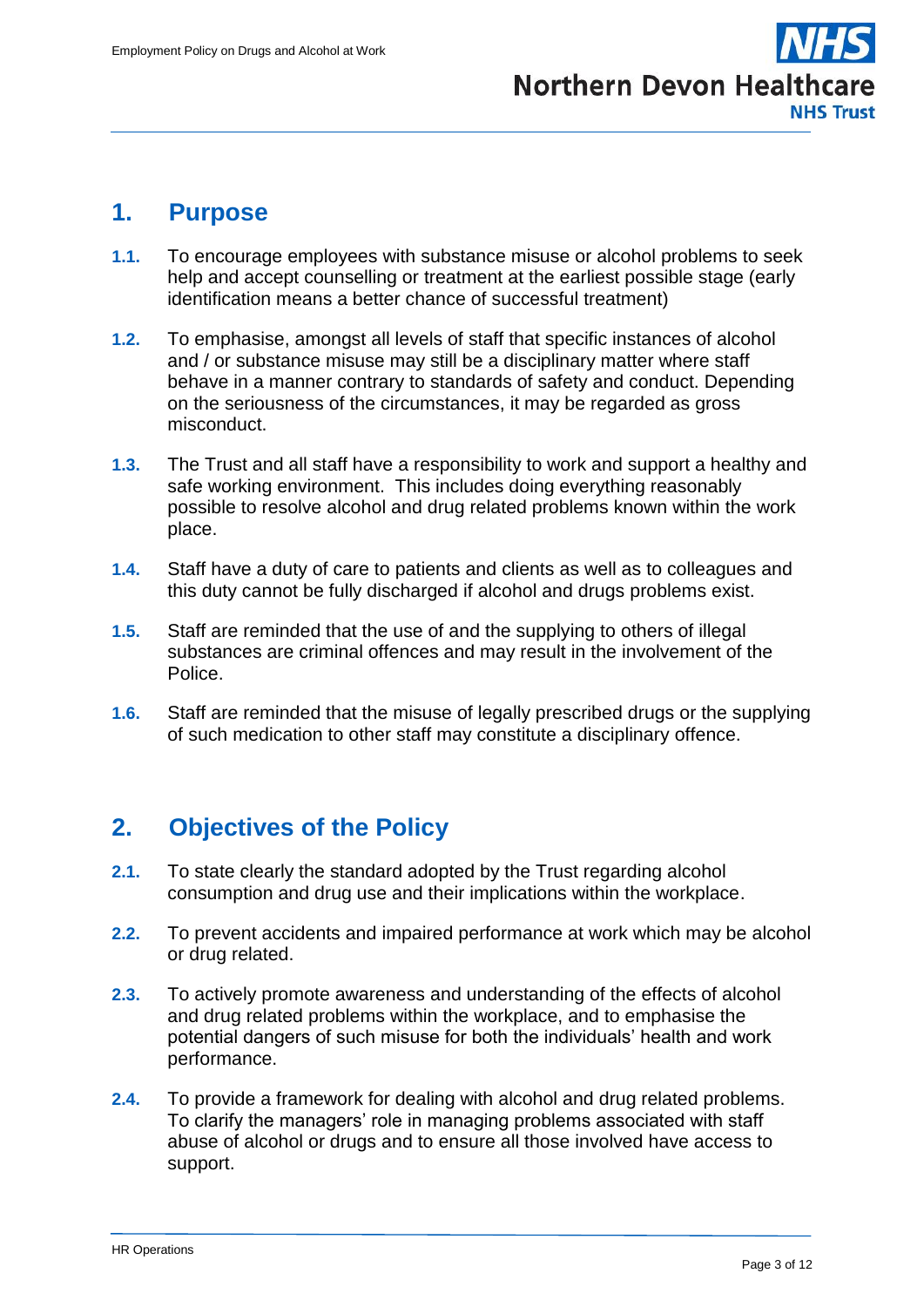

**2.5.** To promote an environment where staff with alcohol or drug problems are encouraged to go to their managers/supervisors and receive a positive and sensitive response to their needs, balanced by the needs of the service / Trust, and the need to provide a safe, appropriate and high quality service.

## <span id="page-3-0"></span>**3. Scope**

- **3.1.** This policy is applicable to all employees of the Trust, to volunteers, students on placements, agency and locum staff. Any reference to staff in this document includes volunteers and students on placement.
- **3.2.** There will be occasions when staff from other organisations are working under the management of the Trust. Those individuals will be covered by their own organisations policy unless superseded by a shared policy**.**

# <span id="page-3-2"></span><span id="page-3-1"></span>**4. Role and Responsibilities**

### **All Staff**

- All staff to be responsible for reporting concerns to a senior member of staff.
- To understand the effect of alcohol and drugs on work and health.
- To recognise that covering-up or colluding with colleagues with alcohol or drugs problems is counterproductive, and can perpetuate the problem.
- To urge work colleagues to seek help if they have a problem in the knowledge that a positive and supportive approach will be offered.
- If worried about their own drinking or drug taking to seek help from managers, Human Resources staff, Occupational Health Service or outside Agencies and confidential Counselling Services, Drugs and Alcohol Advisory Service or outside agencies
- To be familiar with the policy and procedures.

#### <span id="page-3-3"></span>**Role of the Manager**

- To set a good example
- To be familiar with the policy and procedures
- To take a leading role in informing their staff of the policy
- To monitor changes in work responsibilities under the policy
- To monitor changes in work performance and attendance
- To encourage an employee to seek help voluntarily
- To help the employee at work and assist with rehabilitation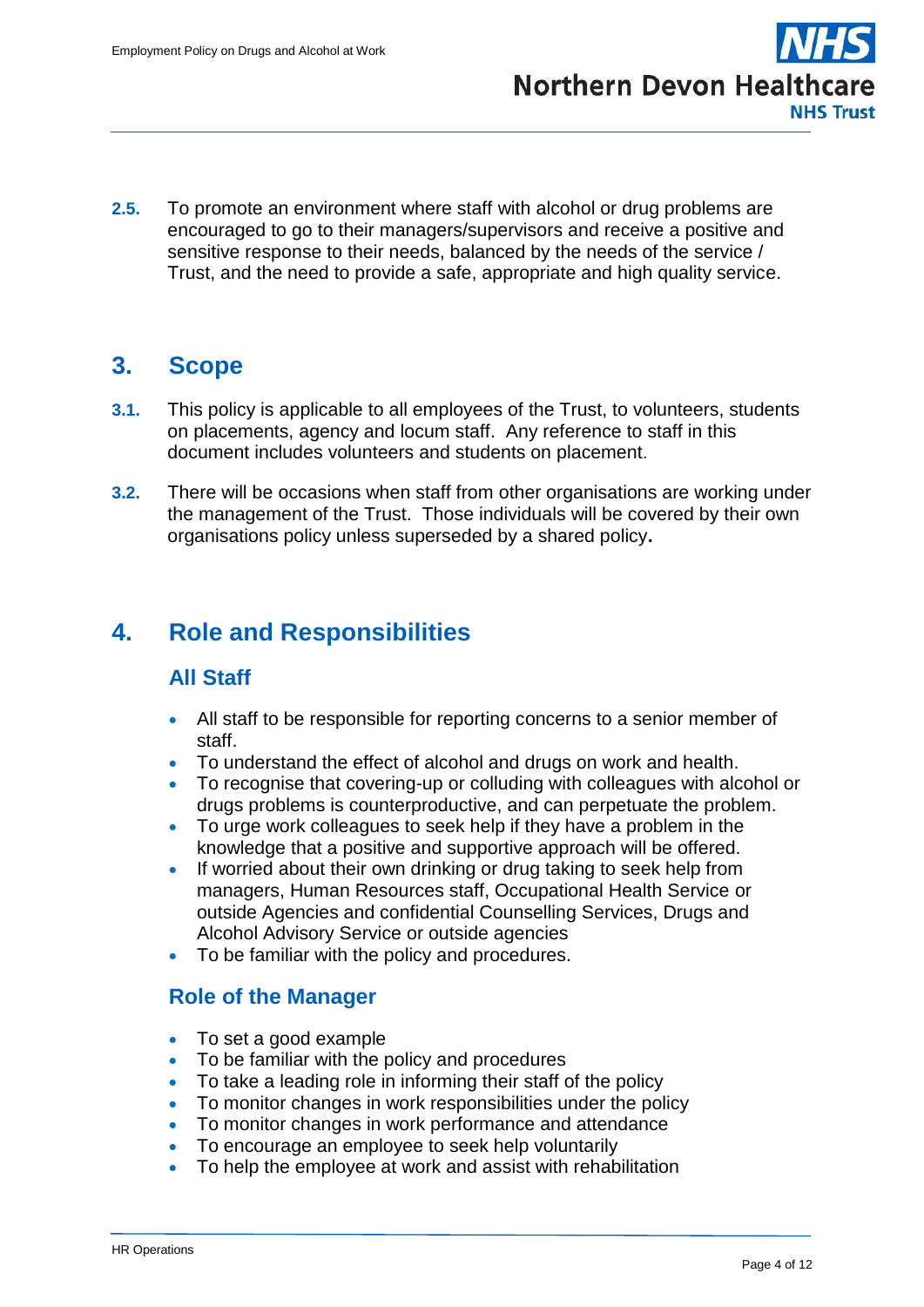To use capability/disciplinary measures appropriately, i.e. with the clear focus being a return to satisfactory work performance within a reasonable period.

### <span id="page-4-0"></span>**Role of the Occupational Health Department**

- To provide advice and guidance on how best to help an individual who has a problem with behaviour or work performance which might be relating to alcohol or drug use.
- To respond to referrals from managers or Human Resources staff and provide support and advice, where appropriate.
- To liaise with GP / Specialist and other agencies to monitor the individuals progress throughout the period of sickness absence.
- To provide a confidential service to staff, which may include counselling, assessment or referral to another agency. It may be appropriate to access services out of area.
- To assist in the education initiative to promote responsible drinking and educate on the harmful effects of drugs and solvent misuse.
- To ensure that managers are aware, as far as confidentiality allows, of the dangers posed to clients/patients and colleagues by an employee's alcohol or drug problem.

### <span id="page-4-1"></span>**Role of the Human Resources Staff**

- To provide advice and assistance on implementation of the policy.
- To refer staff for assistance where appropriate
- To support managers in their management of staff with alcohol or drug problems.
- To advise on suitability of the use of capability/disciplinary procedures
- To monitor the effectiveness of the policy.

#### <span id="page-4-2"></span>**Role of the Trust**

- To ensure all staff and managers are aware of this policy and to ensure there is easy access to this policy
- To ensure the policy is reviewed and updated as appropriate
- To ensure the policy is amended in light of new legislation which might apply to this policy

## <span id="page-4-3"></span>**5. References**

**5.1.** This policy should be read in conjunction with the following Trust Policies:

Maximising Attendance Policy (incorporating sickness absence guidelines)

Disciplinary Procedure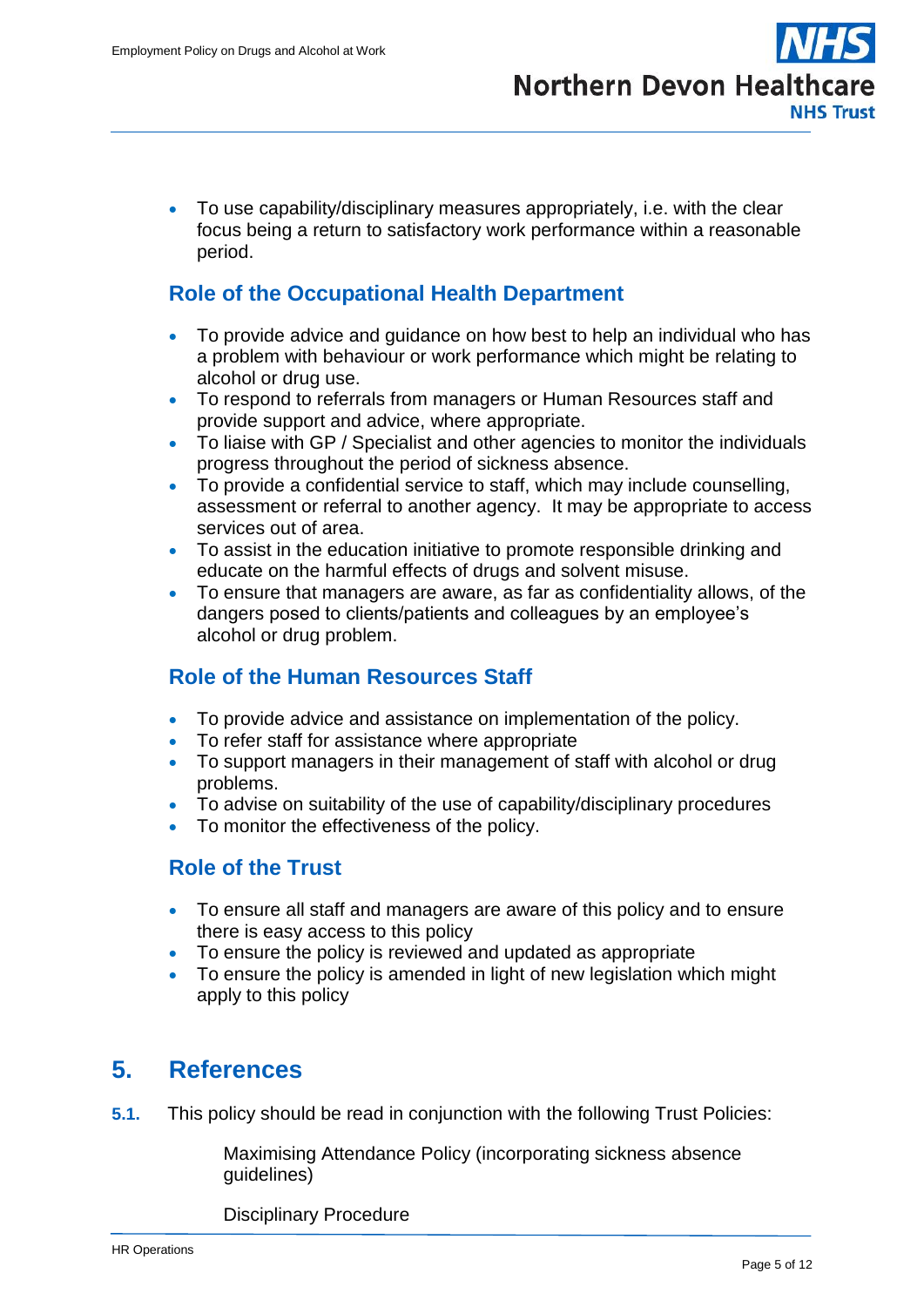**Northern Devon Healthcare NHS Trust** 

Managing Performance (Capability) Policy

Search of Persons & Property Standard Operating Procedure

## <span id="page-5-0"></span>**6. Drug Use**

- **6.1.** Drug use refers to the use of illegal drugs and the misuse whether deliberate or unintentional, of prescribed drugs, non-prescribed drugs, legal highs and substances such as, but not limited to solvents.
- **6.2.** Drugs can alter the way a person thinks, perceives and feels and this can lead to impaired judgement or concentration. Drug use can also bring about the neglect of general health and well-being. This may adversely influence the performance of the member of staff.
- **6.3.** It is recognised that the misuse of legally prescribed and non-prescribed drugs or substances may also impair performance.
- **6.4.** Signs of drug use are listed in Appendix A
- **6.5.** It is not permitted for staff to be in possession, under the influence, deal in or take drugs within classes A, B or C in the workplace unless prescribed by a Doctor. A list of these drugs can be obtained from the Home Office Website.
- **6.6.** All staff must advise their line manager if they are charged with and/or convicted of a drugs offence. If the line manager is not informed further action may be taken under the Trust's disciplinary procedure.
- **6.7.** Convictions of staff for drug or alcohol offences can damage public confidence in Trust services, irrespective of the role performed by that member of staff and whether the offence was committed at work or not. Consequently the continued employment of any member of staff is at risk if convicted of such an offence. If the Trust is made aware of any alcohol or drug-related convictions against an individual it will carry out an investigation and the disciplinary procedure may be invoked. Professional staff should also be aware that such convictions will be reported to their professional body.

## <span id="page-5-1"></span>**7. Alcohol Consumption in the Workplace**

**7.1.** It is not permitted for staff to drink or be under the influence of alcohol whilst on duty or on Trust premises. This includes at celebratory occasions (e.g. Christmas or farewell events)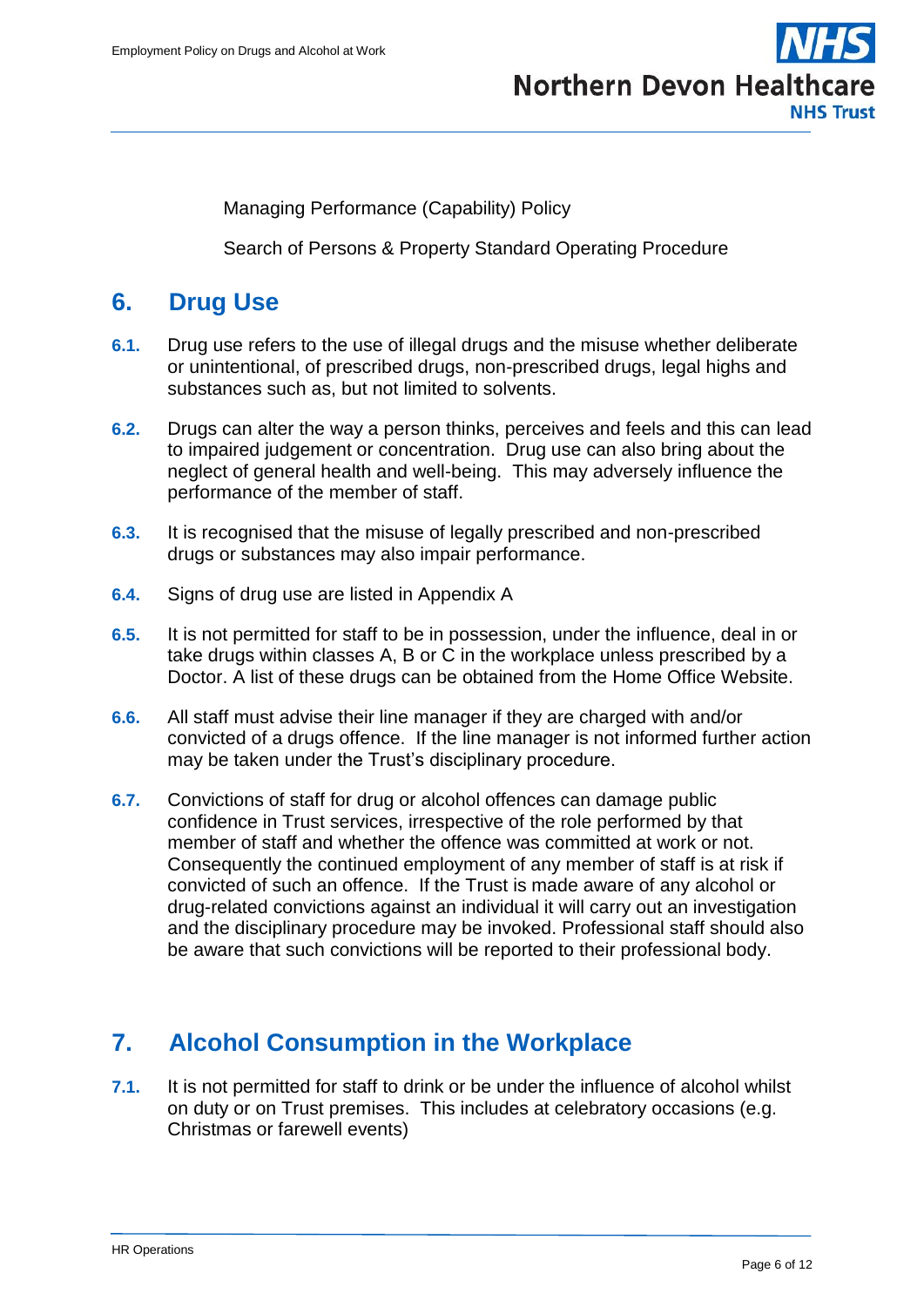**Northern Devon Healthcare NHS Trust** 

- **7.2.** Exceptions are staff who are off duty and who live in Trust residential accommodation. There may be other occasional exceptions such as functions held at the Post Graduate Medical Education Centre, where staff are not on duty.
- **7.3.** It is not permitted for staff to drink alcohol in a public place whilst wearing a Trust identification badge or uniform
- **7.4.** All members of staff should note that drinking alcohol before work and during meal breaks can impair performance. Staff are asked to note that there is a perceived link between the smell of alcohol on the breath of staff and incompetence. Such perceptions can damage public confidence in Trust services. Under no circumstances must staff be under the influence of alcohol when on duty.
- **7.5.** If a member of staff acts contrary to this policy in the workplace, disciplinary proceedings may follow a full investigation by the manager. Occupational Health advice may be sought to assess the individuals' fitness for duty. Noncompliance with the referral may lead to disciplinary action.
- **7.6.** If a member of staff is intoxicated, under the influence of drugs, or showing behaviour that indicates they could be placing themselves and others at risk at work they will be sent home immediately. The manager should ensure that the member of staff will be able to reach home safely and where required should arrange a lift.
- **7.7.** Staff are also reminded that alcohol consumption outside of work leading to hangovers can also be detrimental to performance at work and may lead to further action.
- **7.8.** Staff who are required to drive as part of their duties should not consume alcohol before coming on duty or while on duty. It is an absolute requirement for a driver to be under the legal limit. The Road Traffic Act 1988 makes it illegal for any person to drive or attempt to drive a motor vehicle while unfit to drive through the use of a substance. This includes prescribed and over-thecounter medication, as well as illegal drugs and alcohol. Staff are reminded that driving whilst over the legal limit may result in the involvement of the police.
- **7.9.** Occupational health will see staff who have been referred by their manager, and will normally liaise with their GP who should arrange treatments as necessary, involving specialists in the management of alcohol or drug misuse.
- **7.10.** The Line Manager will monitor the individual's progress whilst they are off sick and liaise with the manager and human resources to facilitate their return to work.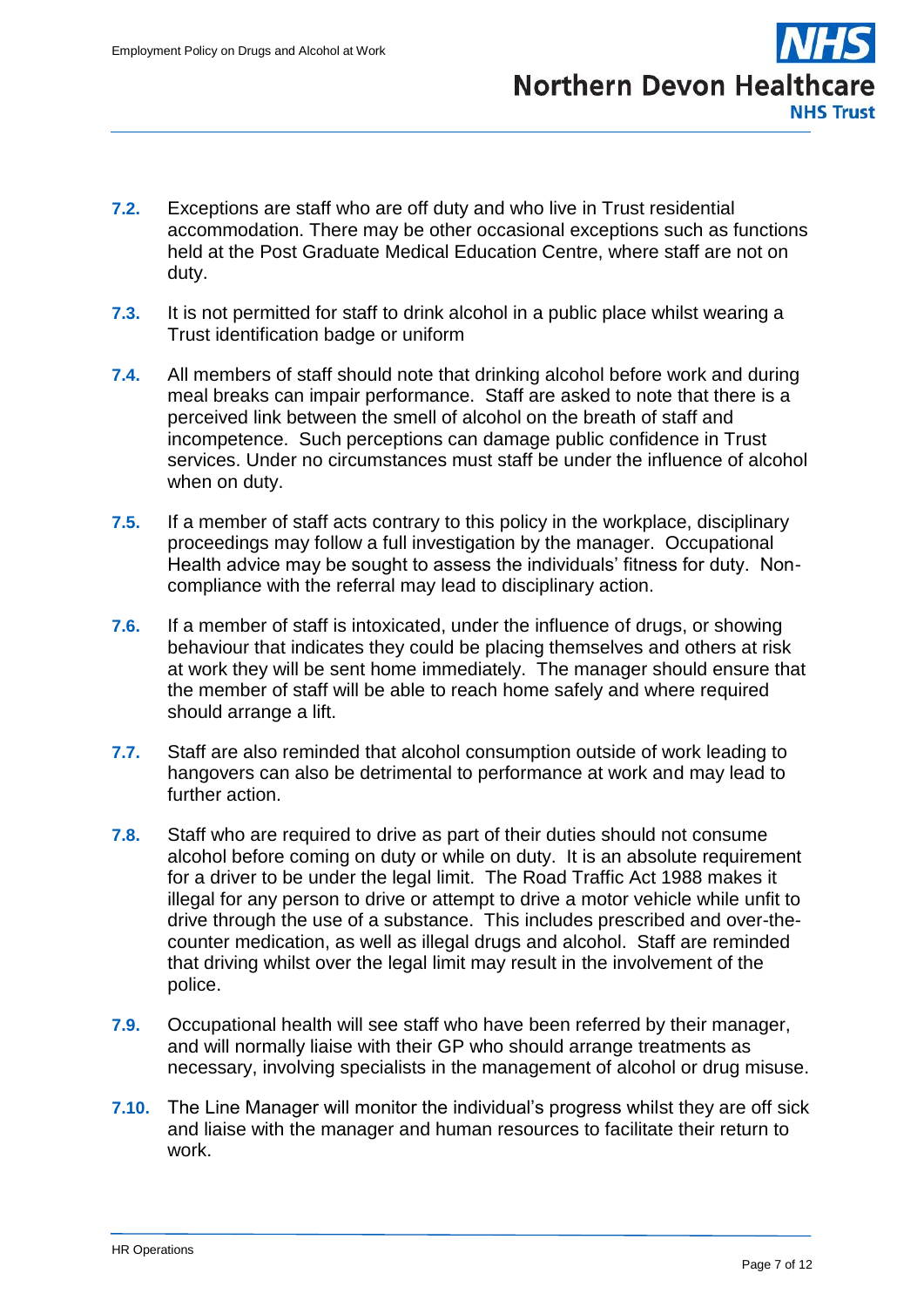

## <span id="page-7-0"></span>**8. Alcohol Consumption for On Call Staff**

**8.1.** When on call, staff must remain fit to work.

### <span id="page-7-1"></span>**9. Operation of the Policy**

- **9.1.** All Staff are subject to the policy in various ways, such as:
	- **9.1.1.** The individual voluntarily decides to seek help from a manager or specialist department within the Trust or outside agency
	- **9.1.2.** A member of staff may show signs of an alcohol or drug related problem which may manifest itself in a variety of ways (see Appendix A).
- **9.2.** The Trust accepts that if a member of staff has an alcohol or drug related problem affecting work performance, confidential guidance and assistance to overcome the problem should be offered. Such guidance and assistance may be from the Manager/supervisor or any of the departments/agencies listed below. Medical suspension may be appropriate.
- **9.3.** In the case of volunteers the Volunteering Co-ordinator or the Fundraising Manager will be the responsible officer. Staff/managers should refer any issues about possible inappropriate consumption of alcohol by volunteers to the departmental manager.
- **9.4.** When discussing such problems with staff, the aim of the Trust to assist the individual concerned will need to be uppermost in the minds of managers. If time off for treatment is recommended, the appropriate Human Resources and Occupational Health staff will need to be advised and, together with the line manager, will assure the employee that all benefits and rights granted by the Contract of Employment are safeguarded during the duration of the treatment. Any help, advice or treatment may be recorded as sick leave.
- **9.5.** The confidentiality of employee's records will be preserved. The exceptions to this would be where individual cases are necessarily reported to a particular professional governing body e.g. GMC, NMC.
- **9.6.** It is accepted that where support and encouragement have been given over a reasonable period and poor performance continues, recourse to the Trust's Disciplinary/Capability Procedures may be appropriate.
- **9.7.** In all cases where a member of staff is being investigated under circumstances relating to drugs or alcohol, they are entitled to be supported by a Trade Union representative/officer, or workplace colleague.
- **9.8.** The most senior person in charge of a shift is responsible for being supportive to the member of staff and for following appropriate reporting procedures.

#### **Refer to Roles and Responsibilities of individuals.**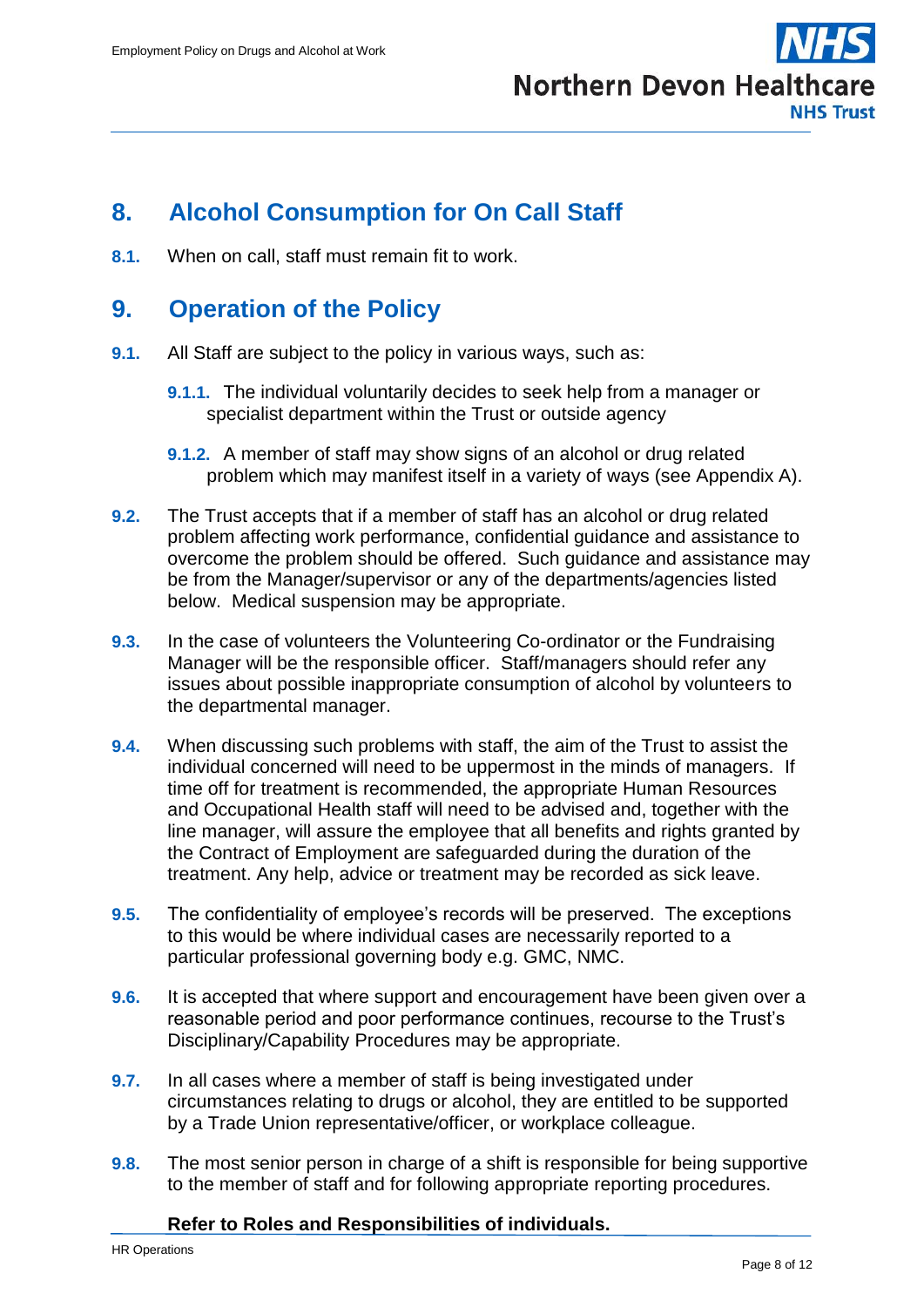

# <span id="page-8-0"></span>**10. Alcohol Testing**

- **10.1.** Alcohol testing will only take place with the written consent of the member of staff concerned.
- **10.2.** The Trust does not operate a systematic process currently but may exercise the requirement to test a member of staff at any time.
- **10.3.** Testing will only be carried out by a member of staff fully trained in the use of testing equipment. If no equipment is available, a risk assessment should be carried out and a decision made about whether the staff member should remain on duty. If this is out of hours the clinical site manager will make this assessment.
- **10.4.** If a member of staff refuses to comply with testing in line with point 10.1 above they may be asked to leave the premises and their failure to comply will be taken into account in respect of any formal investigation.
- **10.5.** Should such a test prove positive, this will be investigated and may lead to disciplinary action being taken against the employee.

# <span id="page-8-1"></span>**11. Equality Impact Assessment**

**11.1.** The author must include the Equality Impact Assessment Table and identify whether the policy has a positive or negative impact on any of the groups listed. The Author must make comment on how the policy makes this impact.

| <b>Group</b>              | <b>Positive</b><br><b>Impact</b> | <b>Negative</b><br><b>Impact</b> | <b>No</b><br><b>Impact</b> | <b>Comment</b> |
|---------------------------|----------------------------------|----------------------------------|----------------------------|----------------|
| Age                       |                                  |                                  | X.                         |                |
| <b>Disability</b>         |                                  |                                  | X                          |                |
| Gender                    |                                  |                                  | Χ                          |                |
| Gender Reassignment       |                                  |                                  | X                          |                |
| Human Rights (rights      |                                  |                                  | X                          |                |
| to privacy, dignity,      |                                  |                                  |                            |                |
| liberty and non-          |                                  |                                  |                            |                |
| degrading treatment),     |                                  |                                  |                            |                |
| marriage and civil        |                                  |                                  |                            |                |
| partnership               |                                  |                                  |                            |                |
| Pregnancy                 |                                  |                                  | X                          |                |
| Maternity and             |                                  |                                  | X                          |                |
| <b>Breastfeeding</b>      |                                  |                                  |                            |                |
| Race (ethnic origin)      |                                  |                                  | X                          |                |
| Religion (or belief)      |                                  |                                  | X                          |                |
| <b>Sexual Orientation</b> |                                  |                                  | X                          |                |

**Table 1:Equality impact Assessment**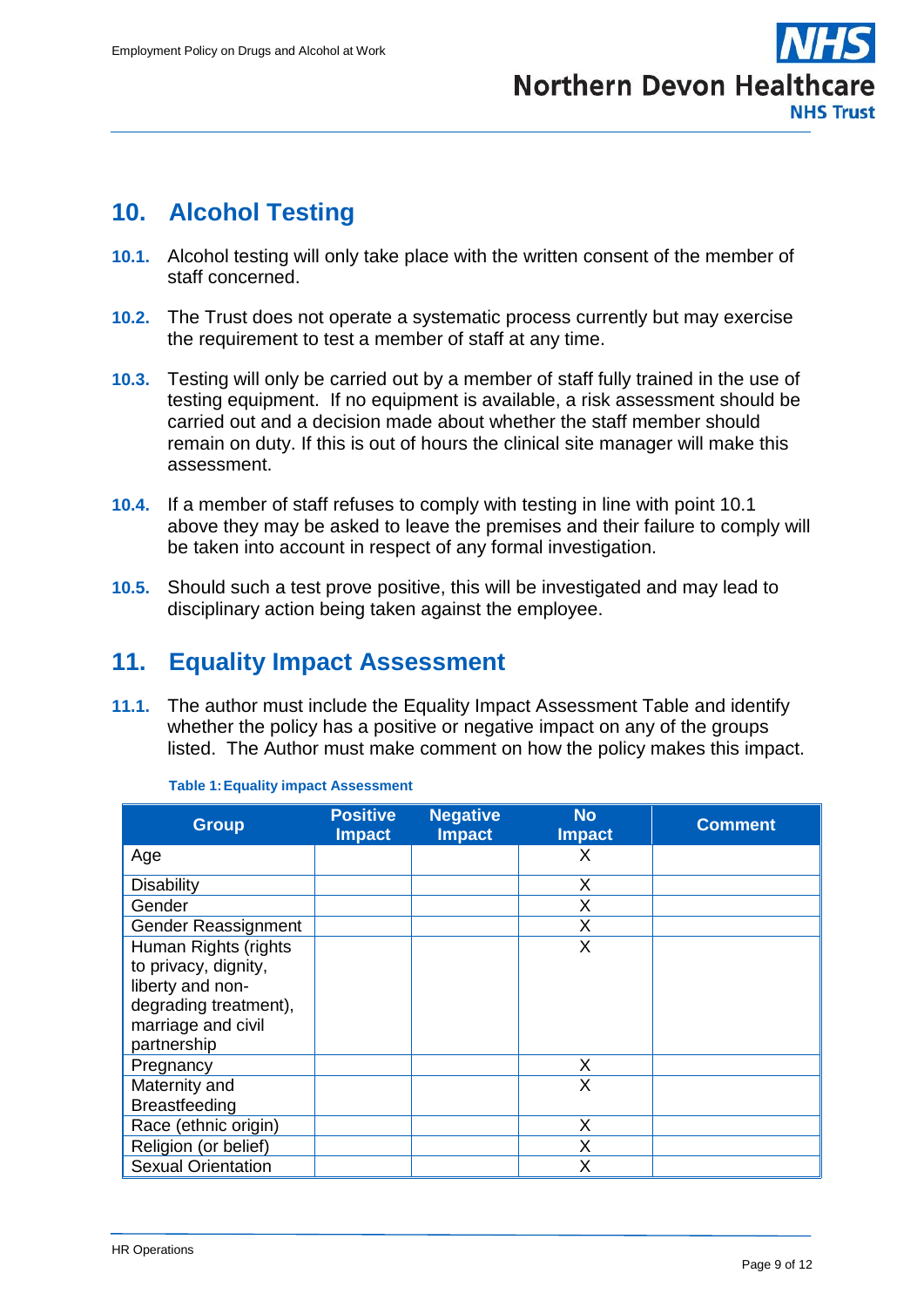

# <span id="page-9-0"></span>**APPENDIX A – INDICATIONS OF ALCOHOL AND DRUG RELATED PROBLEMS**

There is no single characteristic which identifies a person with an alcohol or drug problem, and indeed alcohol or drugs are only two of many possible reasons for deteriorating job efficiency. However, if the following characteristics occur in combination or as a pattern over a period of time alcohol or drug related problems may be indicated.

#### **Absenteeism**

Multiple instances of unauthorised leave – excessive sick leave (including frequent selfcertified or un-certificated sick leave\_ - frequent Monday and or Friday absences – excessive lateness, e.g. returning late from meal breaks – leaving work early – increasingly improbable excuses for absence.

High accident rate at home or at work

Difficulty in concentrating

Spasmodic work patterns

Alternative periods of high and low productivity – increasing general unreliability and unpredictability.

#### **Reporting to Work under the influence of alcohol or drugs**

Attending work in an obviously inebriated condition – smelling of alcohol – hand tremors – increasingly unkempt appearance – lack of personal hygiene. (NB this is a dismissible offence under the Trust's Disciplinary procedure).

#### **Deteriorating Job Efficiency**

Missed deadlines – mistakes – making bad decisions.

#### **Poor Relationships at Work**

Over-reaction to imagined or real criticism – irritability – complaints from colleagues – borrowing money from colleagues – avoidance of manager or associates.

#### **Dishonesty and theft**

NB theft is a dismissible offence under the Trust's Disciplinary procedures.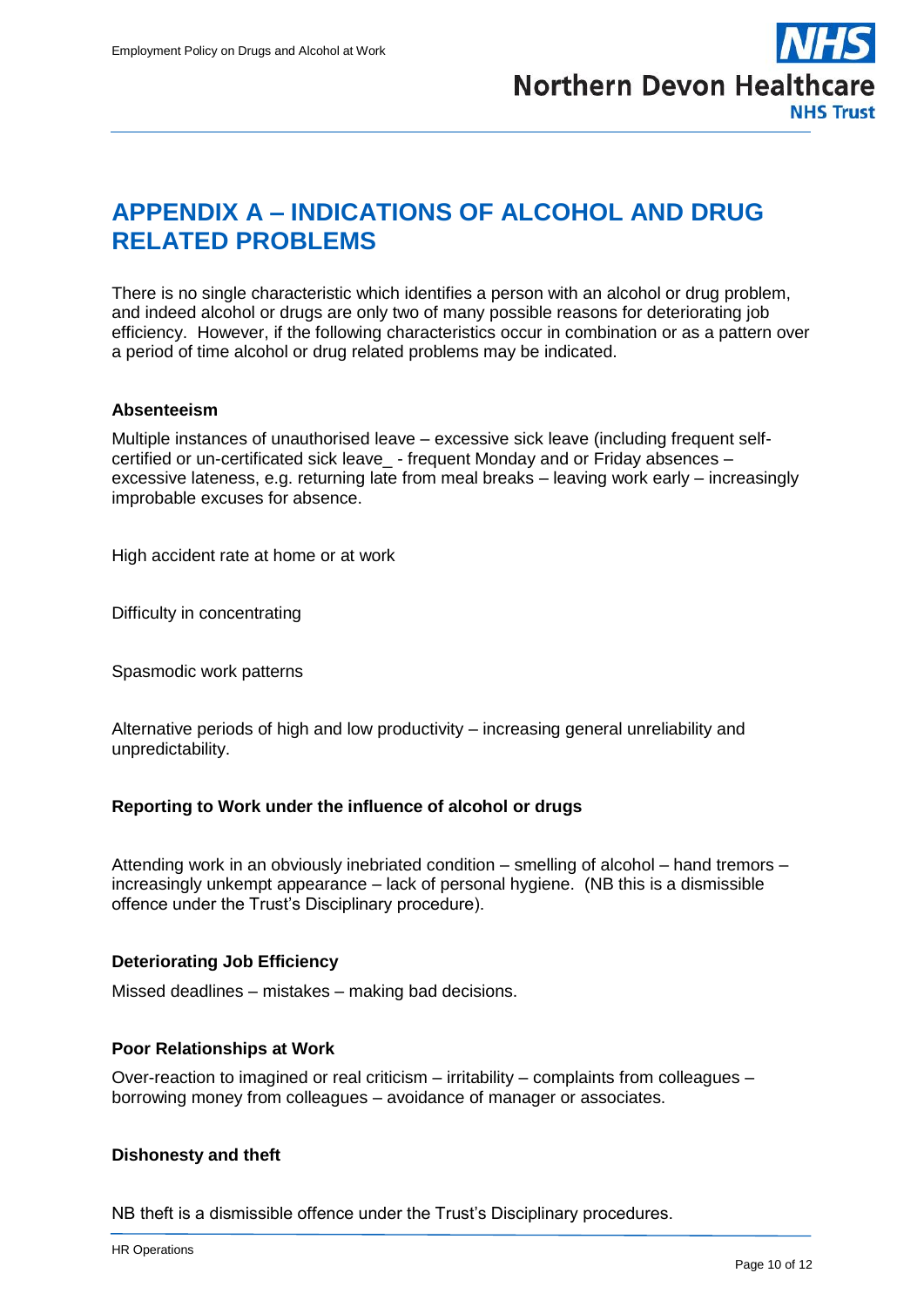

## <span id="page-10-0"></span>**APPENDIX B - GUIDELINES FOR MANAGERS DEALING WITH STAFF ALCOHOL AND DRUG RELATED PROBLEMS**

- 1 When a manager or colleague suspects that any member of staff has a problem related to alcohol or drugs, the matter should be discussed confidentially at an early stage in the first instance with the individual and then with the appropriate Human Resources Staff and the Occupational Health Department.
- 2 The manager should inform the member of staff of his or her concern and outline the Trust's policy, by offering help support and assistance. The interview will be conducted outside of the Trust's Disciplinary Procedure.

To aid the progress of the meeting but only if the member of staff wishes, it may be helpful for the employee to be accompanied by a colleague or Trade Union representative. The Manager must ensure that the member of staff is given the option of being accompanied at the interview.

- 3 During this discussion the welfare of the member of staff will be uppermost in the mind of the manager. The purpose of the discussion is to assist the employee in acknowledging/recognising that an alcohol or drug related problem may exist, so that appropriate support can be offered and a return to a satisfactory standard of work is achieved.
- 4 Once a member of staff acknowledges or recognises an alcohol or drug related problem, he or she should be advised to seek advice from the Occupational Health staff. It is recognised that some staff may wish to receive support and treatment from outside the Trust.
- 5 The manager, in consultation with the member of staff and Human Resources Advisor and in light of the Occupational Health Department's advice will set reasonable objectives and review performance regularly.
- 6 In all instances the encouragement to seek and accept treatment is on the understanding that the member of staff will be regarded as being on sick leave (subject to the relevant National Terms and Conditions pertaining to sick pay ) whilst undergoing treatment..
- 7 The member of staff must be aware that if work performance is affected then continued employment will depend upon co-operation with the support programme and the attainment of agreed and reasonable work targets.
- 8 The procedure established by this policy for assisting a member of staff with alcohol or drug related problems is quite distinct from the disciplinary and capability